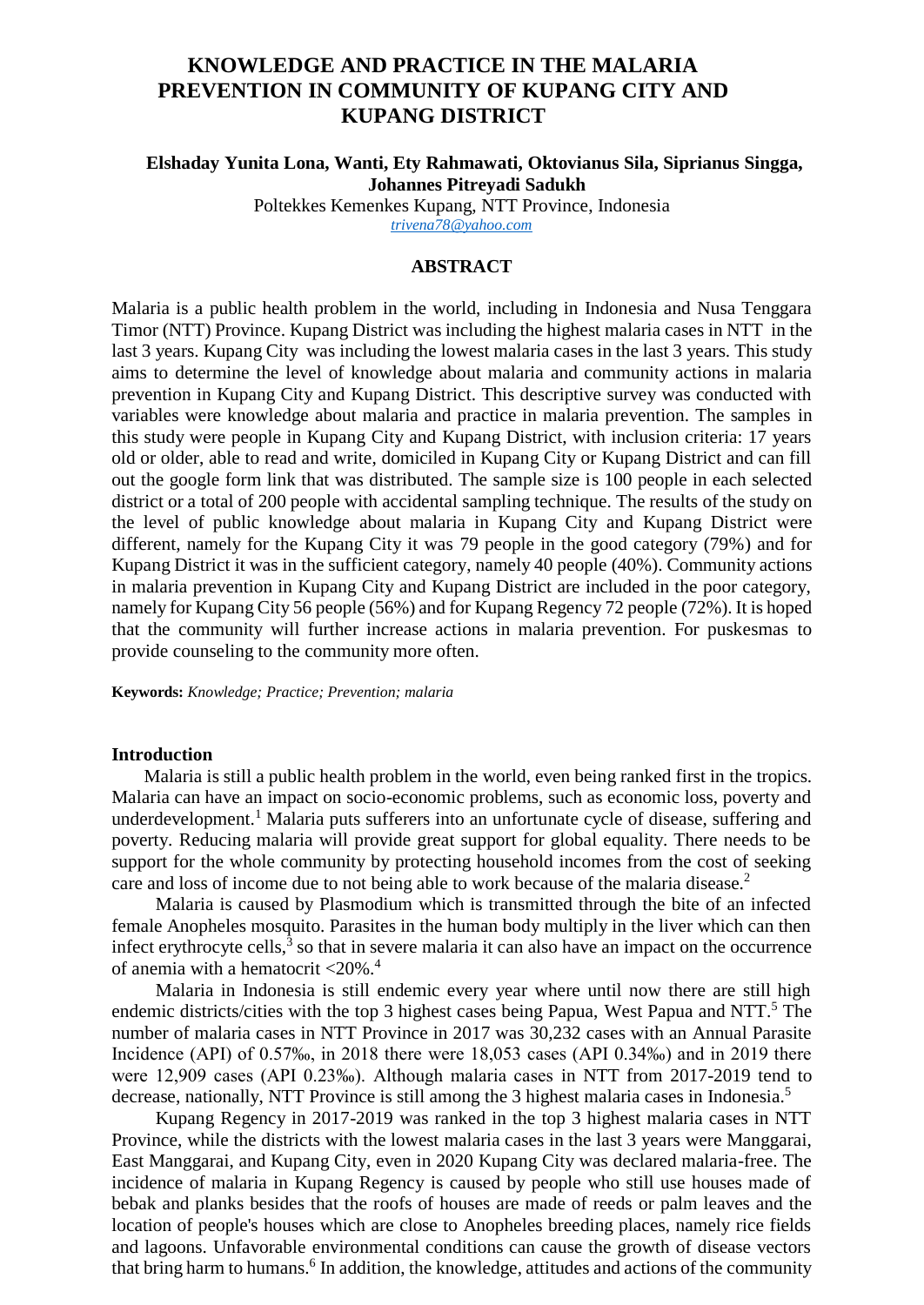in preventing malaria transmission also determine the malaria morbidity rate. For this reason, malaria control in addition to the need for environmental management that is closely related to malaria vector control, it is also necessary to increase community knowledge and actions in malaria prevention.<sup>7</sup> which is usually local specific. To give importance knowledge and action of malaria prevention so this study aims is to determine the knowledge and actions of the community in malaria prevention in malaria-free and malaria-endemic areas.

## **Methods**

This descriptive survey research was conducted in Kupang District and Kupang City. The population is all people living in Kupang City and Kupang Disitrict, with a sample of 100 people in Kupang City and 100 people in Kupang Regency, with inclusion criteria: 17 years old, able to read and write, domiciled in Kupang City and Kupang Regency and can fill out the questionnaire in the google form link that is distributed. The sampling technique used is accidental sampling. The research variables are knowledge and community actions in malaria prevention. Data was collected by interview using a questionnaire in Google Form which was distributed via WhatsApp, Facebook, Twitter, e-mail, and Instagram with the target community in Kupang City and Kupang District. The data obtained were analyzed descriptively, namely to see the distribution of frequencies and percentages of the level of knowledge and community actions.

#### **Result and Discussion**

Based on age, most of the respondents are 17-26 years old, and those aged 46 years are at least in Kupang City and Kupang District. Based on the level of education, the majority of respondents' education in Kupang City and Kupang Regency is high school, while the least is junior high school education, as shown in Table 1.

| Table 1. Characteristics of Respondents by Education and Gender in Kupang City and |  |
|------------------------------------------------------------------------------------|--|
| <b>Kupang Disitrict in Year 2021</b>                                               |  |

| <b>Characteristics of</b>              | <b>City Kupang</b> |               | <b>Kupang District</b> |               | Total |               |  |  |  |  |
|----------------------------------------|--------------------|---------------|------------------------|---------------|-------|---------------|--|--|--|--|
| <b>Respondents</b>                     |                    | $\frac{0}{0}$ | f                      | $\frac{0}{0}$ | F     | $\frac{0}{0}$ |  |  |  |  |
| Age (year)                             |                    |               |                        |               |       |               |  |  |  |  |
| $17 - 26$                              | 85                 | 85            | 63                     | 63            | 148   | 148           |  |  |  |  |
| $27 - 36$                              | 10                 | 10            | 17                     | 17            | 27    | 27            |  |  |  |  |
| >46                                    | 5                  | 5             | 10                     | 10            | 15    | 15            |  |  |  |  |
| <b>Education</b>                       |                    |               |                        |               |       |               |  |  |  |  |
| No School/<br><b>Elementary School</b> |                    |               | 10                     | 10            | 11    | 6             |  |  |  |  |
| Junior High School                     | 0                  | 0             | 10                     | 10            | 10    | 5             |  |  |  |  |
| Senior Hihg School                     | 70                 | 70            | 55                     | 55            | 125   | 63            |  |  |  |  |
| Diploma                                | 9                  | 9             | 13                     | 13            | 22    | 11            |  |  |  |  |
| <b>Bachelor</b>                        | 20                 | 20            | 12                     | 12            | 32    | 16            |  |  |  |  |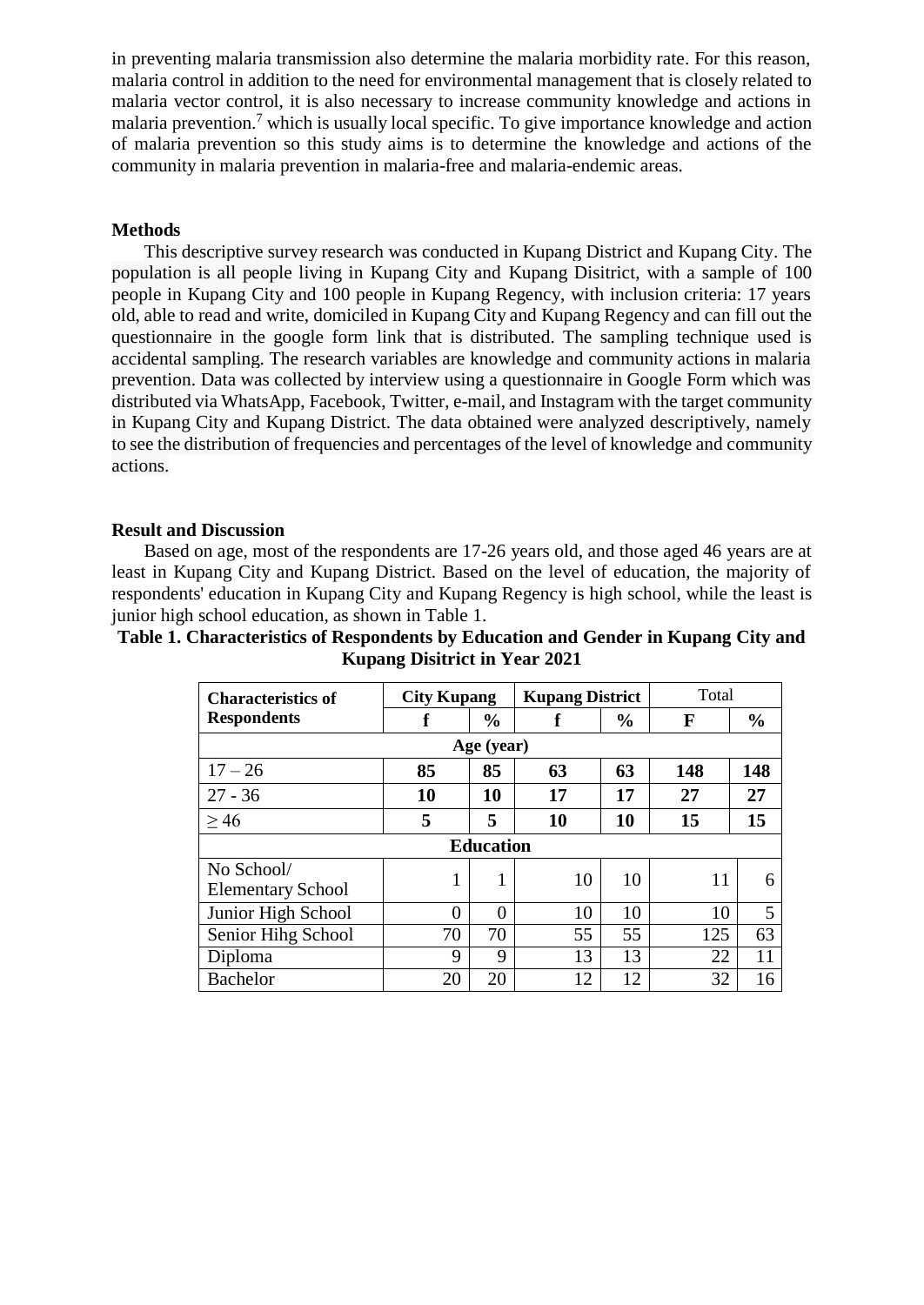|  | Total | <b>100</b> | 100 | 100 | <b>100</b> | 200 | 00 |
|--|-------|------------|-----|-----|------------|-----|----|
|--|-------|------------|-----|-----|------------|-----|----|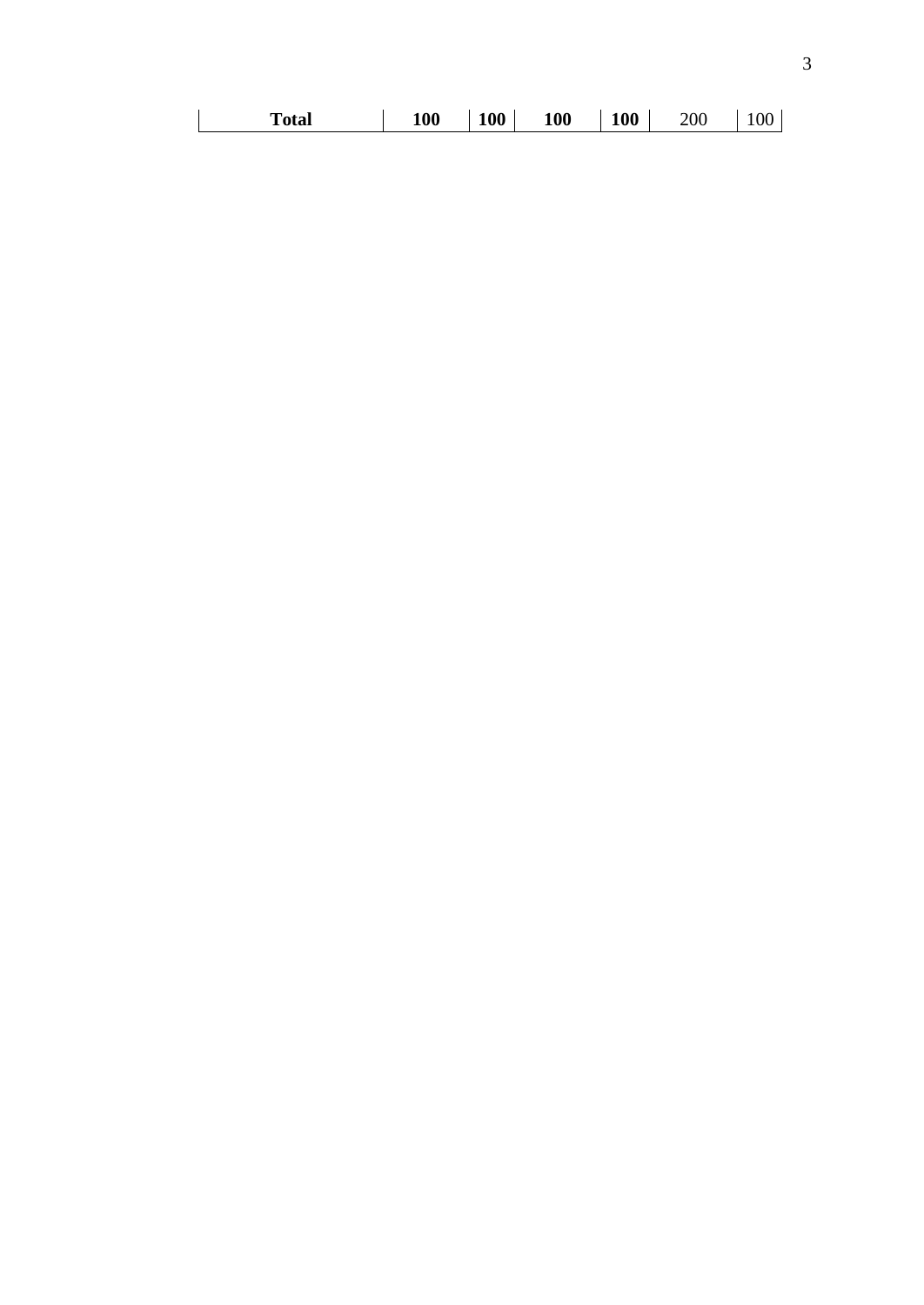Based on table 2, it is known that the level of community knowledge about malaria is 50% in the good category, where in Kupang Cit is 79% and in Kupang District is only 21%. On the other hand, the category of sufficient knowledge in Kupang District is higher, namely 39% in Kupang District and only 7% in Kupang City.

| <b>Level</b> |              | <b>Kupang District</b><br><b>City Kupang</b> |     |               | Total |               |  |
|--------------|--------------|----------------------------------------------|-----|---------------|-------|---------------|--|
| Knowledge    |              | $\frac{0}{0}$                                |     | $\frac{0}{0}$ |       | $\frac{6}{9}$ |  |
| Good         | 79           | 79                                           | 21  | 21            | 100   | 50            |  |
| Enough       | 14           | 14                                           | 40  | 40            | 54    | 27            |  |
| Low          | $\mathbf{r}$ | $\mathbf{r}$                                 | 39  | 39            | 46    | 23            |  |
| <b>Total</b> | <b>100</b>   | 100                                          | 100 | <b>100</b>    | 200   | 100           |  |

**Table 2. Knowledge About Malaria in Kupang City and Kupang District in Year 2021**

Based on the results obtained, it is known that the level of knowledge of 100 respondents in Kupang City is greater than respondents who answered correctly about checking malaria, namely 99 people (99%). The level of public knowledge of 100 respondents in Kupang Regency was greater than respondents who answered correctly about checking malaria, namely 91 people (91%). The level of knowledge of respondents can be seen in table 3:

**Table 3. Level of Community Knowledge About Malaria in Kupang City and Kupang Regency in Year 2021**

| Variable                                                                              | <b>Kupang City</b> |      | Kupang<br>District |      | Jumlah       |               |
|---------------------------------------------------------------------------------------|--------------------|------|--------------------|------|--------------|---------------|
|                                                                                       | Right              | $\%$ | Right              | $\%$ | <b>Total</b> | $\frac{0}{0}$ |
| Malaria transmission through the bite<br>of Anopheles                                 | 68                 | 68   | 69                 | 69   | 137          | 69            |
| Malaria mosquito bites at night                                                       | 81                 | 81   | 39                 | 39   | 120          | 60            |
| Malaria mosquitoes breed in stagnant<br>water                                         | 85                 | 85   | 33                 | 33   | 118          | 59            |
| Malaria mosquitoes like to rest on<br>dirty clothes hanging                           | 49                 | 49   | 69                 | 69   | 118          | 59            |
| Clinical Symptoms of Malaria: high<br>fever, chills, headache, nausea and<br>vomiting | 89                 | 89   | 30                 | 30   | 119          | 60            |
| Using mosquito nets at night can<br>prevent malaria transmission                      | 95                 | 95   | 33                 | 33   | 128          | 64            |
| Malaria treatment by taking malaria<br>medicine completely and until it runs<br>out   | 67                 | 67   | 35                 | 35   | 102          | 51            |

Table 3 shows that in general, community knowledge about Malaria is better in Kupang City than in Kupang District. Good knowledge about Malaria in Kupang City includes the habit of Malaria mosquitoes biting at night, breeding grounds for Malaria mosquitoes, clinical symptoms of malaria, and the benefits of using mosquito nets.

**Table 4. Community Practice in Malaria Prevention in Kupang City and Kupang District in Year 2021**

| Level of | <b>Kupang City</b> |    | <b>Kupang District</b> | Total |        |      |
|----------|--------------------|----|------------------------|-------|--------|------|
| Practice |                    | %  |                        | $\%$  |        | $\%$ |
| Good     | 29                 | 29 |                        |       |        | ر _  |
| Enough   |                    |    |                        |       | $\sim$ | 14   |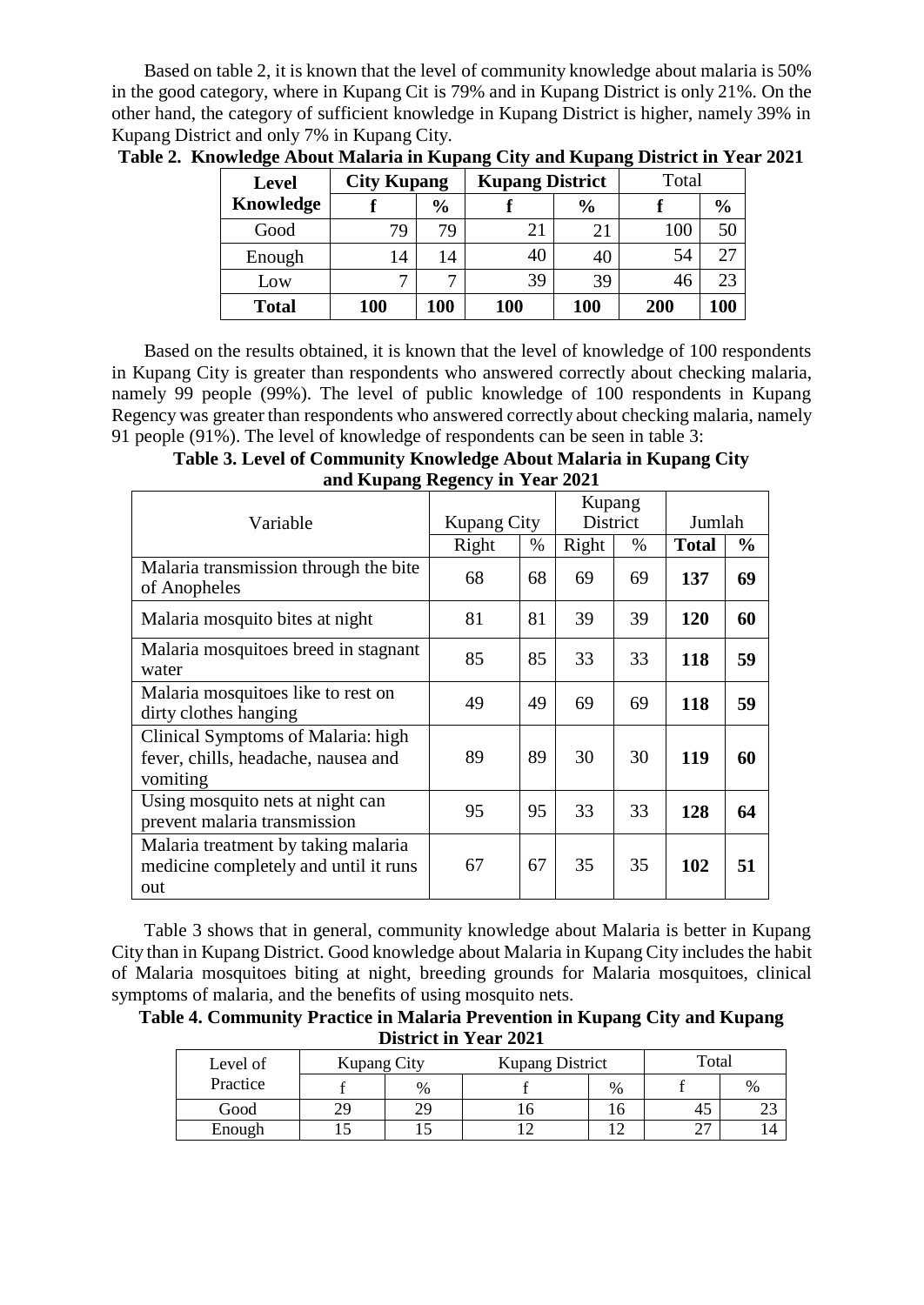| LOW   | υu  | -<br>◝<br>JU | $\overline{\phantom{a}}$<br>- | $\overline{\phantom{a}}$<br>∽ | 100<br>140 | 04  |
|-------|-----|--------------|-------------------------------|-------------------------------|------------|-----|
| Total | 100 | 100          | 100                           | 100                           | 200        | 100 |

Table 4 showsthat community practices in malaria prevention in Kupang City and Kupang District are mostly in the poor category, namely 56 people (56%) in Kupang City and 72 people (72%) in Kupang District.

**Table 5. Community Practices in Malaria Prevention in Kupang City And Kupang District in Year 2021**

| Variable                                                       | Kupang City |      | <b>Kupang District</b> | Total |     |               |
|----------------------------------------------------------------|-------------|------|------------------------|-------|-----|---------------|
|                                                                | Yes         | $\%$ | Yes                    | $\%$  | Yes | $\frac{0}{0}$ |
| Using mosquito nets at<br>night                                | 80          | 80   | 73                     | 73    | 153 | 77            |
| Put on gauze wire in the<br>house ventilation                  | 42          | 42   | 27                     | 27    | 69  | 35            |
| Using mosquito repellent<br>at home                            | 49          | 49   | 49                     | 49    | 98  | 49            |
| Use mosquito repellent<br>(repelen)                            | 45          | 45   | 47                     | 47    | 92  | 46            |
| Clean the grass and bushes<br>around the house                 | 67          | 67   | 46                     | 46    | 113 | 57            |
| Cover with soil unused<br>stagnant water with soil             | 67          | 67   | 43                     | 43    | 110 | 55            |
| Do not hang used clothes                                       | 77          | 77   | 54                     | 54    | 131 | 66            |
| Clean the pile of garbage<br>regularly                         | 78          | 78   | 57                     | 57    | 135 | 68            |
| Wear long pants and long<br>sleeves when going out at<br>night | 31          | 31   | 56                     | 56    | 87  | 44            |

Based on table 5, it can be seen that community practices in malaria prevention in Kupang City which are included in the good category include using mosquito nets at night, not hanging used clothes, and cleaning piles of garbage regularly, while most of community practices in Kupang District are not good.

#### **Discussion**

This study showed that most of the respondents in Kupang City had good knowledge, namely 79 people (79%) of the total respondents. This is different from that in Kupang Dsitrict where most of the respondents have a sufficient level of knowledge, namely 40 people (40%) and many who lack knowledge, namely 39 people (39%).

Knowledge is a very important domain for the formation of one's behavior.<sup>8</sup> The high incidence of malaria is influenced by the low level of knowledge, attitudes and actions of families towards malaria prevention and eradication. Seeing this condition, it is necessary to increase public knowledge through health education and promotion about malaria and its prevention.

In general, community knowledge about Malaria is better in Kupang City than in Kupang District. Good knowledge about Malaria in Kupang City, among others, 81% know that the habit of Malaria mosquitoes bite at night, 85% know that the breeding place for Malaria mosquitoes is in puddles of water, 89% know the clinical symptoms of malaria are high fever, chills, headache, start and vomit. In addition, people in Kupang City already know that using mosquito nets at night can prevent malaria transmission. This is different from knowledge in Kupang Regency, where many respondents's answers include lack of knowledge, including: modes of transmission of Malaria, breeding sites for Malaria mosquitoes, clinical symptoms of Malaria, benefits of using mosquito nets when sleeping at night, and good treatment methods.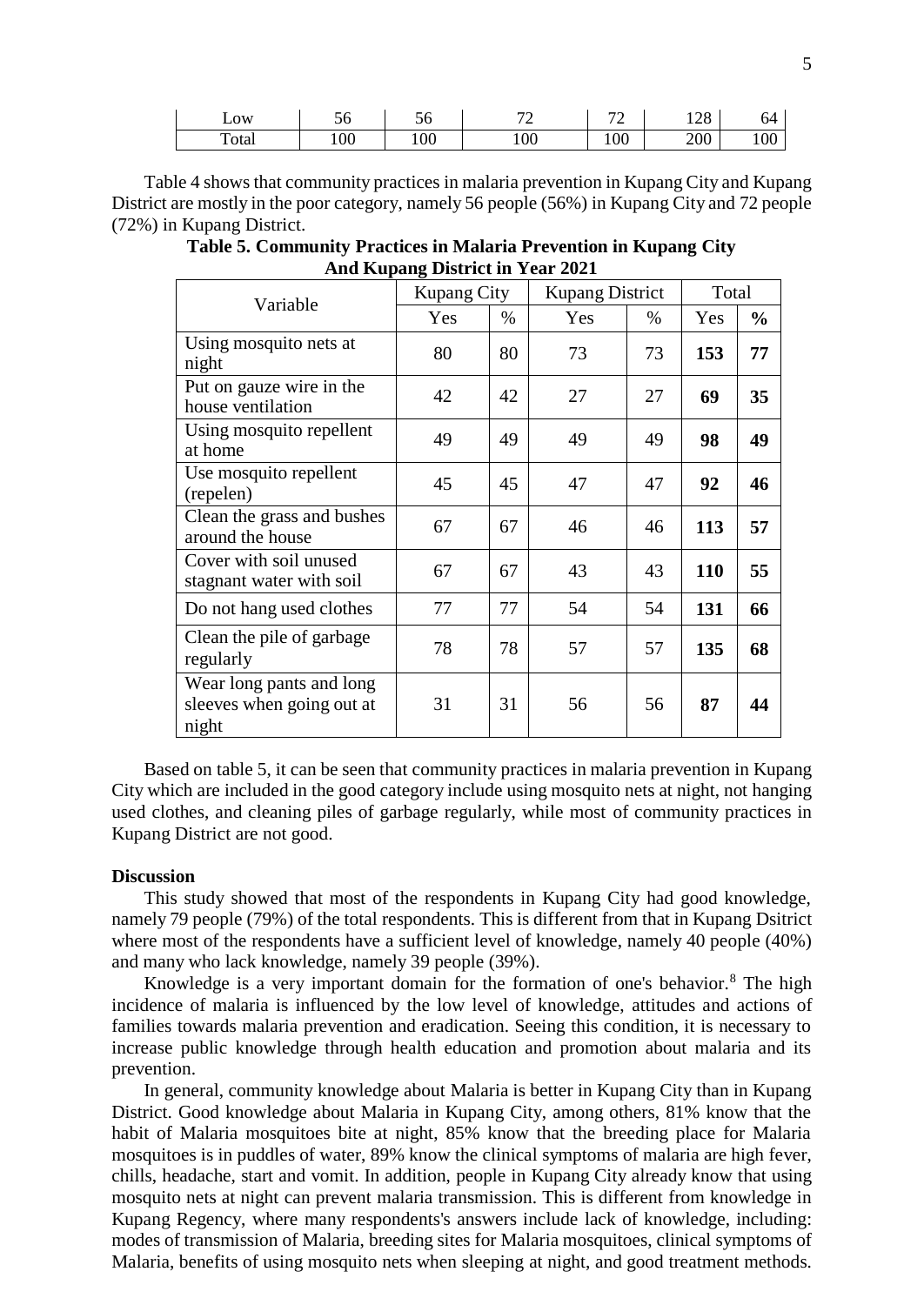Rendahnya pengetahuan tentang Malaria ini juga didukung oleh penelitian sebelumnya antara lain: 12,1% tidak tahu gejala Malaria dan 1,4% tidak memberikan jawaban; hanya 32% yang tahun bahwa Malaria bisa disembuhkan.<sup>6</sup> Likewise, research in Buea Health District Cammeron where 8.1% of respondents answered incorrectly and 4.1% said they did not know.<sup>9</sup> Likewise, there is still a lot of knowledge about how to transmit and when to bite mosquitoes.<sup>6,9</sup> Research in Halaba Town also found that only 791.1% correctly answered Anopheles breeding sites, and only 63% knew Malaria was transmitted through mosquito bites<sup>10</sup> and even in the village of Northwest Tanzania, 49.1% of the respondents answered correctly how malaria was transmitted. $11$ 

The results of this study as well as previous studies indicate that there are still many people who do not have the correct knowledge about Malaria, so that this lack of knowledge has an impact on the inaccuracy and lack of community participation in preventing malaria transmission. So here it is necessary to take action on sustainable health promotion in order to increase public knowledge about malaria.

Based on the results of research conducted on respondents in Kupang City and Kupang District, it was found that community practices were still lacking with the percentage for Kupang City as much as 56 (56%) and for Kupang Regency 72 (72%). It can be said that the respondent has not taken the proper preventive action as it should.

Respondents' actions in preventing Malaria in this study were still found to be not good. Previous research on pregnant women in Cross River State found that their actions were better, namely cleaning shrubs only 86%, installing wire netting 85%, covering puddles (92% and sleeping under insecticide-treated mosquito nets  $(92\%)$ .<sup>12</sup> However, it turns out that malaria prevention measures are also still available even though it is in health students, namely only 52.4% who clean shrubs, only 34.8% who cover puddles, and only 46.5% who use mosquito nets while sleeping.<sup>13</sup>

The respondent's action on malaria prevention is an effort that can be done to prevent or control malaria. The action variable was the important influential factor in malaria. Action occurs starting with the experiences of individuals and factors outside the individual (environment), both physical and non-physical, which are then known, perceived, believed to give rise to motivation, intention to act and finally happens embodiment of that intention in action.<sup>14</sup>

This study and previous studies show that there are still many people who lack good knowledge and actions in malaria prevention, so this is also a risk factor in Malaria transmission and increases the risk of Malaria incidence. Likewise in the City of Kupang and Kupang Regency, where the high number of cases in the Regency is lacking because it is supported by low knowledge and prevention of Malaria, and conversely, knowledge and prevention of Malaria in Kupang City are already good so this has an impact on cases which are also low and have even been declared Malaria free by 2020. The level of knowledge and action in preventing Malaria must be maintained or improved for the better because if community action and also health program actions in preventing Malaria are negligent, it is possible for Malaria cases to increase again and endemic even though previously it was already declared malaria free.

## **Conclusion and Suggestion**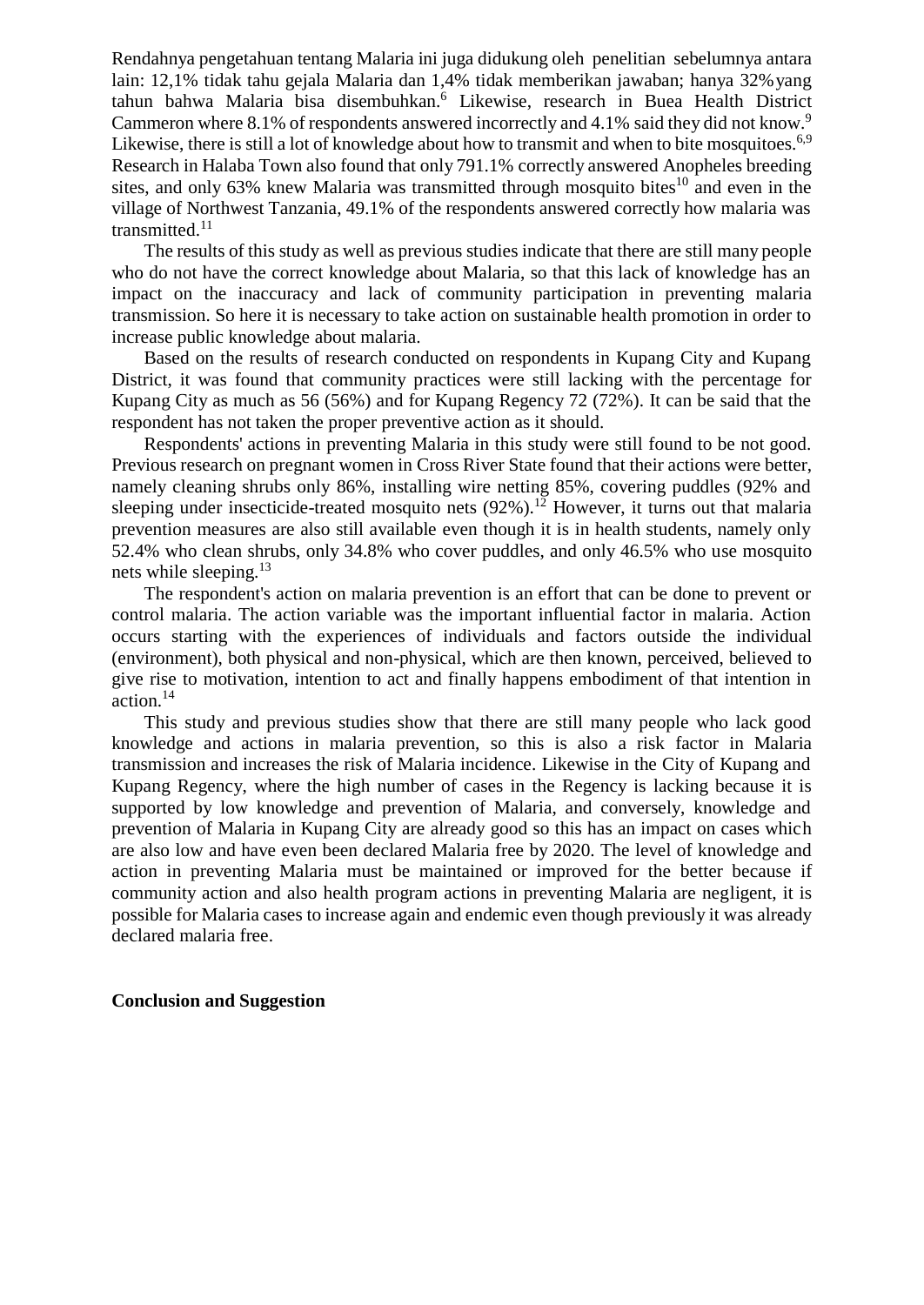Community knowledge in Kupang City about the causes of malaria, symptoms, modes of transmission, prevention and treatment were most in the Good category, and for Kupang District were most just in the sufficient category. The attitude of the people in the City of Kupang in the prevention and treatment of Malaria in Kupang City and in Kupang District were most in the poor category.

It is hoped that the community will further increase malaria prevention measures by taking more frequent actions related to malaria prevention, need read and understand more about malaria, especially how malaria is transmitted and how to prevent the transmission. In order to provide more health promotion about malaria for people in Kupang City and Kupang District and provide explanations about what can be done to prevent malaria.

#### **References**

- 1. Susilawati, Sennang N, Naid T, Attamimi F. Kadar Hemoglobin dan Densitas Parasit Pada Penderita Malaria di Lombok Tengah. JST Kesehatan [Internet]. 2013;3(3):298– 304. Available from:
	- <http://pasca.unhas.ac.id/jurnal/files/e0e872a84f1d24ce917443b5a5c7af0d.pdf>
- 2. WHO. Action and Investment to Defeat Malaria 2016-2030. For a Malaria Free World [Internet]. Geneva: ACW, London; 2015. 1–104 p. Available from: https://endmalaria.org/sites/default/files/RBM\_AIM\_Report\_0.pdf
- 3. WHO. World Malaria Report 2012 [Internet]. WHO. Geneva, Switzerland; 2013. 288 p. Available from: [http://www.who.int/malaria/publications/world\\_malaria\\_report\\_2012/wmr2012\\_no\\_pr](http://www.who.int/malaria/publications/world_malaria_report_2012/wmr2012_no_pr) ofiles.pdf?ua=1%5Cnhttp://apps.who.int/iris/handle/10665/44792%5Cnhttp://www.wh
- o.int/malaria/publications/world\_malaria\_report\_2012/report/en/index.html 4. Fitriany J, Sabiq A. MALARIA. Jurnal Averrous [Internet]. 2018 Nov 5;4(2):69–89. Available from: https://ojs.unimal.ac.id/averrous/article/view/1039
- 5. Kemenkes RI. Profil Kesehatan Indonesia 2018. Jakarta: Kemenkes RI; 2019.
- 6. Ngambut K, Sila O. Faktor Lingkungan dan Perilaku Masyarakat Tentang Malaria di Kecamatan Kupang Timur Kabupaten Kupang. Kesmas: National Public Health Journal [Internet]. 2013 Jan 1;7(6):271. Available from: <http://journal.fkm.ui.ac.id/kesmas/article/view/37>
- 7. Arlan P. Malaria: Mencegah dan Mengatasinya. Jakarta: Puspa Swara; 2004.
- 8. Notoatmodjo S. Metodologi Penelitian Kesehatan. Jakarta: Rineka Cipta; 2010.
- 9. Kimbi HK, Nkesa SB, Ndamukong-Nyanga JL, Sumbele IUN, Atashili J, Atanga MBS. Knowledge and Perceptions towards malaria pamong vulnerable groups in the Buea Health District, Cameroon. BMC Public Health [Internet]. 2014 Dec 27;14(1):883. Available from: https://bmcpublichealth.biomedcentral.com/articles/10.1186/1471-2458-14-883
- 10. Menjetta T. Assessment of Knowledge, Attitude, and Practice towards Prevention and Control of Malaria in Halaba Town, Southern Ethiopia, 2017. Vatandoost H, editor. Journal of Tropical Medicine [Internet]. 2021 Aug 31;2021:1–5. Available from: https:[//www.hindawi.com/journals/jtm/2021/5665000/](http://www.hindawi.com/journals/jtm/2021/5665000/)
- 11. Mazigo HD, Obasy E, Mauka W, Manyiri P, Zinga M, Kweka EJ, et al. Knowledge, Attitudes, and Practices about Malaria and Its Control in Rural Northwest Tanzania. Malaria Research and Treatment [Internet]. 2010 Jun 7;2010:1–9. Available from: https:[//www.hindawi.com/journals/mrt/2010/794261/](http://www.hindawi.com/journals/mrt/2010/794261/)
- 12. Ojong IN, Iheanacho LO, Akpan MI, Nlumanze FF. Knowledge and Practice of Malaria Prevention Among Pregnant Women Attending Secondary Health Facility in Calabar, Cross River State, Nigeria. Hamdard Medicus [Internet]. 2013;56(3):70–7.